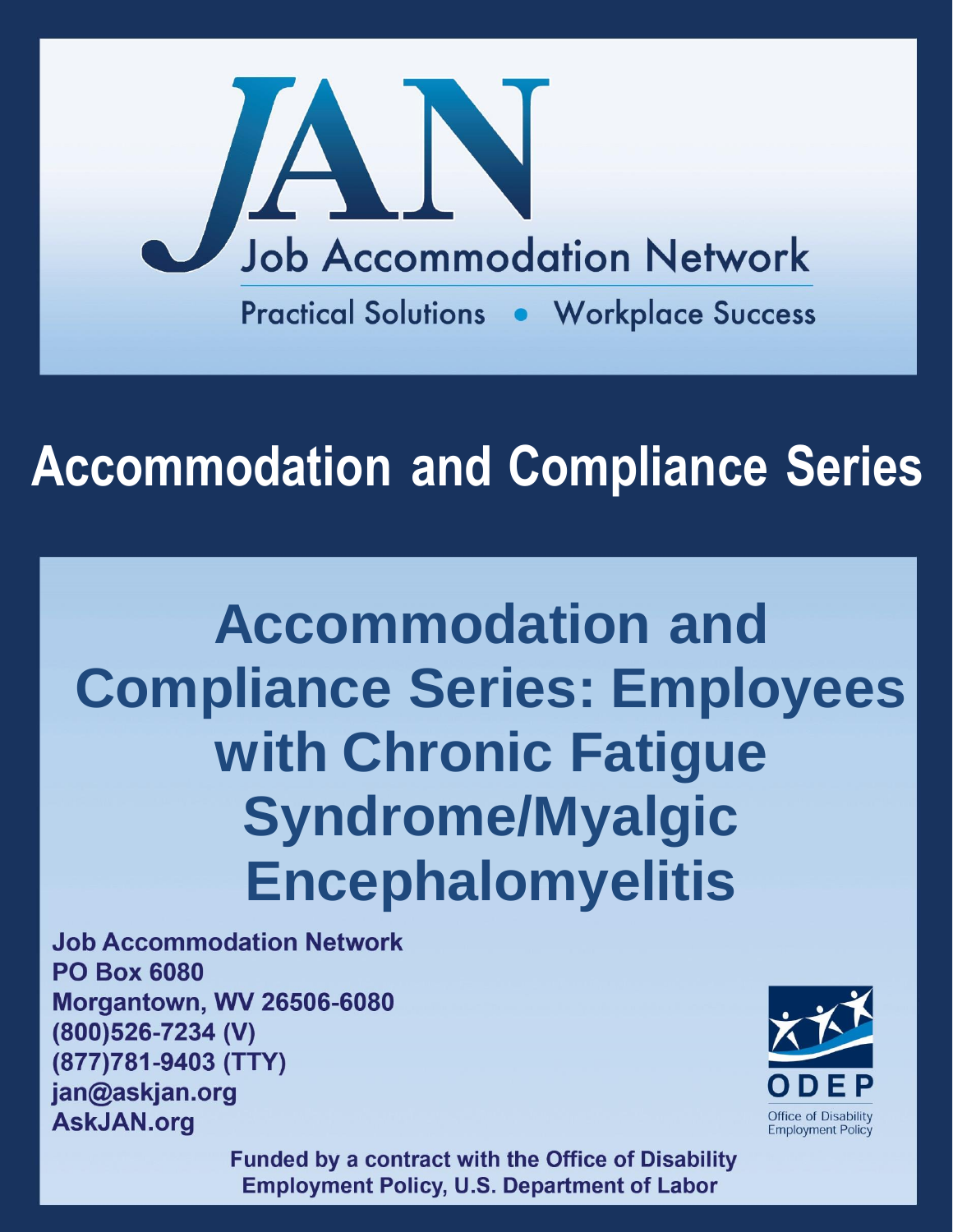# **Preface**

The Job Accommodation Network (JAN) is funded by a contract with the Office of Disability Employment Policy, U.S. Department of Labor. JAN makes documents available with the understanding that the information be used solely for educational purposes. The information is not intended to be legal or medical advice. If legal or medical advice is needed, appropriate legal or medical services should be contacted.

JAN does not endorse or recommend any products or services mentioned in this publication. Although every effort is made to update resources, JAN encourages contacting product manufacturers/vendors and service providers directly to ensure that they meet the intended purposes. This guarantees that the most up-to-date information is obtained.

The following document is not copyrighted and reproduction is encouraged. Section 105 of the Copyright Law provides that no copyright protection is available for works created by the U.S. Government. Therefore, all works created by JAN fall under this provision. While individuals may use such work with impunity, individuals may not claim copyright in the original government work, only in the original material added. Individuals may access the full text of the law from the U.S. Copyright Office [https://www.loc.gov/copyright.](https://www.loc.gov/copyright) Please note that specific information cited by JAN may be copyrighted from other sources. Citing secondary sources from a JAN publication may violate another organization's or individual's copyright. Permission must be obtained from these sources on a case-by-case basis. When using JAN materials, JAN asks that the materials not be reproduced for profit, that the tone and substance of the information are not altered, and that proper credit is given to JAN as the source of the information. For further information regarding this or any other document provided by JAN, please contact JAN.

Updated 06/07/2022.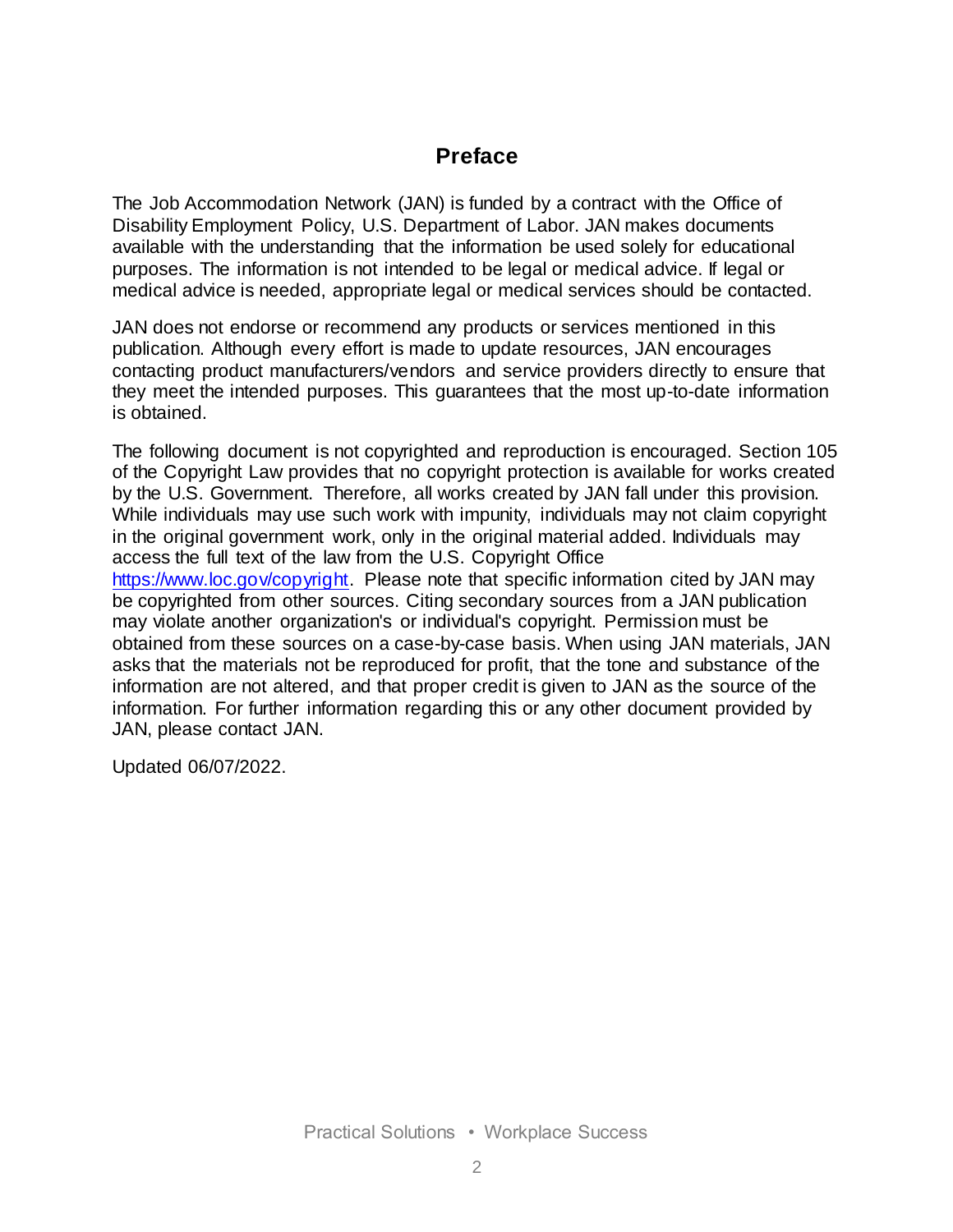## **JAN'S Accommodation and Compliance Series**

# **Introduction**

JAN's Accommodation and Compliance Series is designed to help employers determine effective accommodations and comply with Title I of the Americans with Disabilities Act (ADA). Each publication in the series addresses a specific medical condition and provides information about the condition, ADA information, accommodation ideas, and resources for additional information.

The Accommodation and Compliance Series is a starting point in the accommodation process and may not address every situation. Accommodations should be made on a case by case basis, considering each employee's individual limitations and accommodation needs. Employers are encouraged to contact JAN to discuss specific situations in more detail.

For information on assistive technology and other accommodation ideas, visit JAN's Searchable Online Accommodation Resource (SOAR) at [https://askjan.org/soar.](https://askjan.org/soar)

# **Information about Chronic Fatigue Syndrome/Myalgic Encephalomyelitis**

ME/CFS is a complex illness and symptoms of ME/CFS may seem similar to many other illnesses. ME/CFS requires **three** symptoms:

**Not being able to participate in routine activities that were possible before becoming ill**, such as work, school, social life, and/or personal life, that:

- Lasts for more than 6 months
- Is accompanied by fatigue that is:
- Often serious
- Just started (not lifelong)
- Not the result of ongoing activities
- Not from more than usual effort
- Not made better by rest

**Post-exertional malaise (PEM)**. Worsening of symptoms after physical, mental, or emotional effort that would not have caused a problem before the illness. Symptom onset can be immediate or delayed for hours or days. This is sometimes referred to as "crashing" by people with ME/CFS.

**Unrefreshing sleep**. People with ME/CFS may not feel better even after a full night of sleep (e.g., feeling just as tired upon waking up as before going to bed).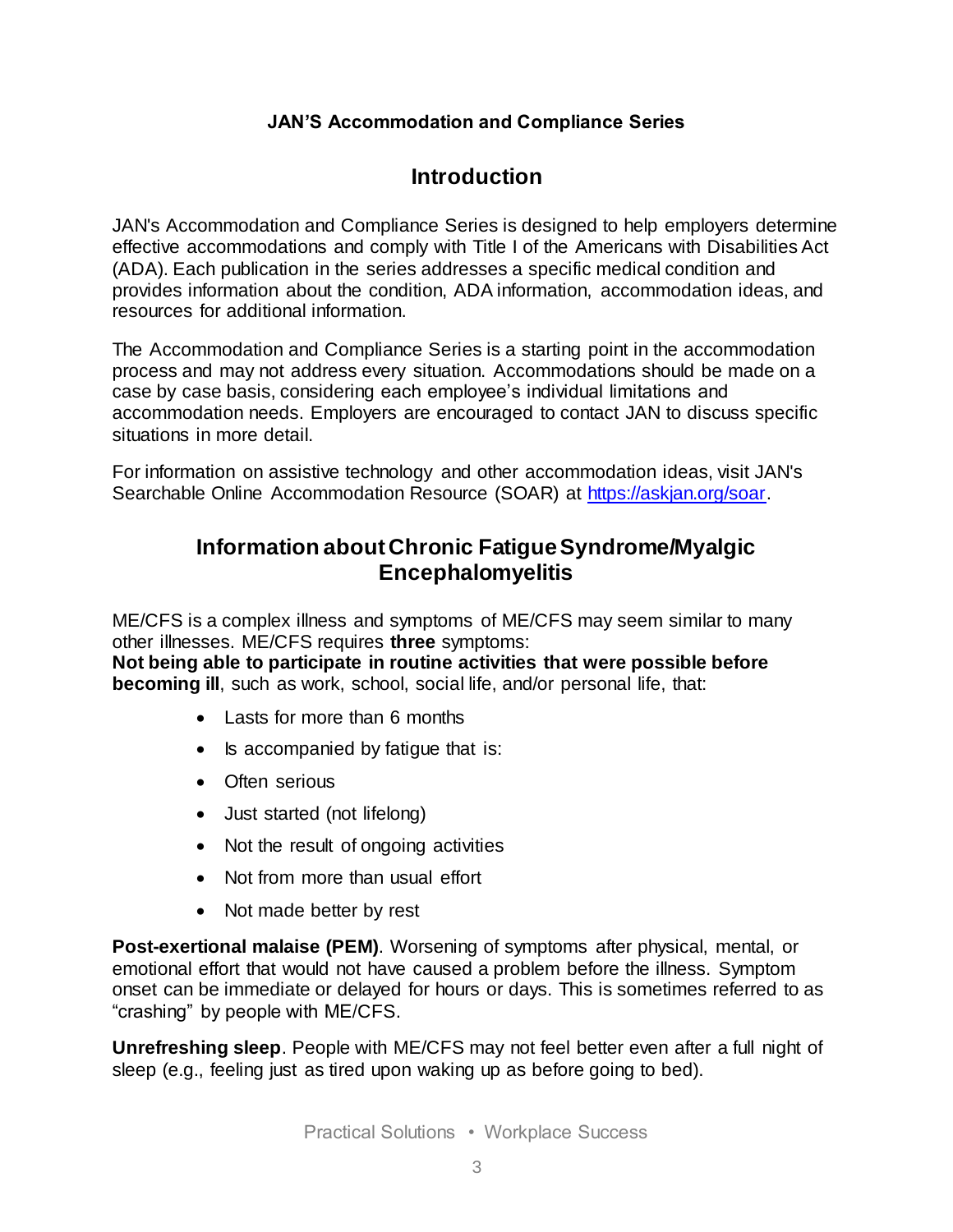In addition, **at least one** of the following symptoms is also required: **Impaired memory or ability to concentrate.** People with ME/CFS may have trouble remembering, learning new things, concentrating, or making decisions.

**Orthostatic intolerance (symptoms that occur while standing or sitting upright)**. People with ME/CFS may feel lightheaded or dizzy when standing upright and may even faint.

## OTHER COMMON SYMPTOMS:

- Muscle pain
- Pain in the joints without swelling or redness
- Headaches of a new type, pattern, or severity
- Swollen or tender lymph nodes in the neck or armpit
- A sore throat that is frequent or recurring
- Gastrointestinal symptoms
- Genitourinary symptoms
- Sensitivity to light, sound, touch, and smell
- Chills and night sweats
- Visual disturbances
- Nausea
- Allergies or sensitivities to foods, odors, chemicals, or medications

Disease onset can be either gradual or sudden, and the course can be unpredictable and varies by individual. Some individuals report that even everyday activities (e.g., grocery shopping, attending medical appointments) can worsen their symptoms. The effects of ME/CFS can be substantially limiting.

Currently, there are no medications approved specifically for the treatment of ME/CFS. However, healthcare providers can treat the symptoms and comorbid conditions. Techniques to help individuals cope with the disease can also improve their quality of life.

[Managing PEM](https://www.cdc.gov/me-cfs/pdfs/toolkit/Managing-PEM_508.pdf) should be considered to limit symptoms. During PEM, other symptoms may get worse or first appear, including difficulty thinking, problems sleeping, sore throat, headaches, feeling dizzy, or severe fatigue. PEM can start immediately after the exertion or be delayed for hours or days. It may take days, weeks, or longer to recover from a crash. Sometimes individuals may not be able to leave their home or even get out of bed during crashes. People with PEM may not always be able to predict what will cause a crash or how long it will last. Practicing pacing strategies to minimize and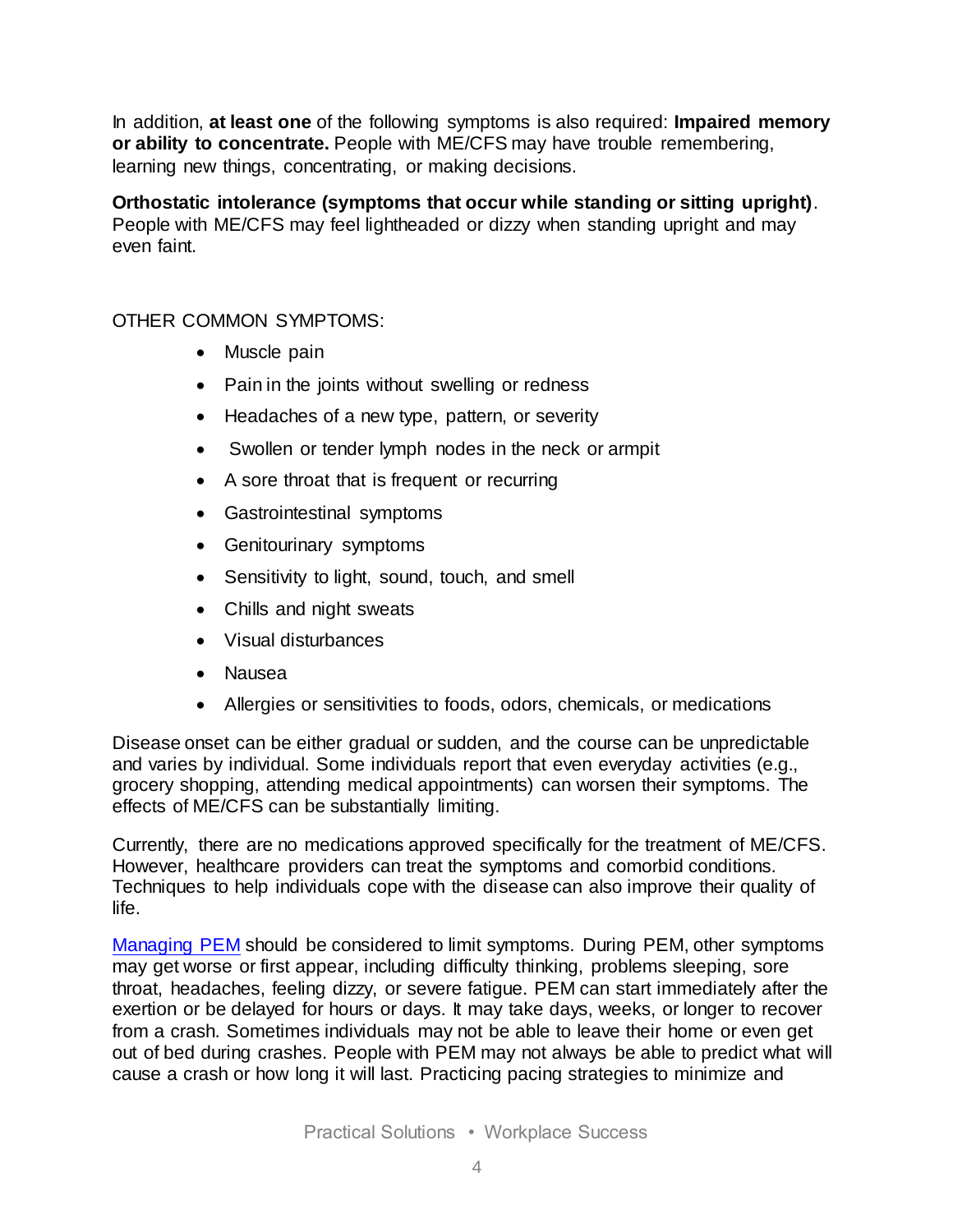manage PEM can lead to stabilization or improvements in pain, sleep, fatigue, cognition, and other symptoms. It can also prevent worsening of these symptoms. Pacing activity may improve quality of life considerably and even increase function.

# **Chronic Fatigue Syndrome/Myalgic Encephalomyelitis and the Americans with Disabilities Act**

The ADA does not contain a list of medical conditions that constitute disabilities. Instead, the ADA has a general definition of disability that each person must meet. A person has a disability if he/she has a physical or mental impairment that substantially limits one or more major life activities, a record of such an impairment, or is regarded as having an impairment. For more information about how to determine whether a person has a disability under the ADA, see How to Determine Whether a Person Has a [Disability under the Americans with Disabilities Act Amendments Act \(ADAAA\).](http://askjan.org/corner/vol05iss04.htm)

# **Accommodating Employees with Chronic Fatigue Syndrome/Myalgic Encephalomyelitis**

People with ME/CFS may develop some of the limitations discussed below, but seldom develop all of them. Also, the degree of limitation will vary among individuals. Be aware that not all people with ME/CFS will need accommodations to perform their jobs and many others may only need a few accommodations. The following is only a sample of the possibilities available. Numerous other accommodation solutions may exist.

#### **Questions to Consider:**

- 1. What limitations is the employee experiencing?
- 2. How do these limitations affect the employee and the employee's job performance?
- 3. What specific job tasks are problematic as a result of these limitations?
- 4. What accommodations are available to reduce or eliminate these problems? Are all possible resources being used to determine possible accommodations?
- 5. Once accommodations are in place, would it be useful to meet with the employee to evaluate the effectiveness of the accommodations and to determine whether additional accommodations are needed?
- 6. Do supervisory personnel and employees need training?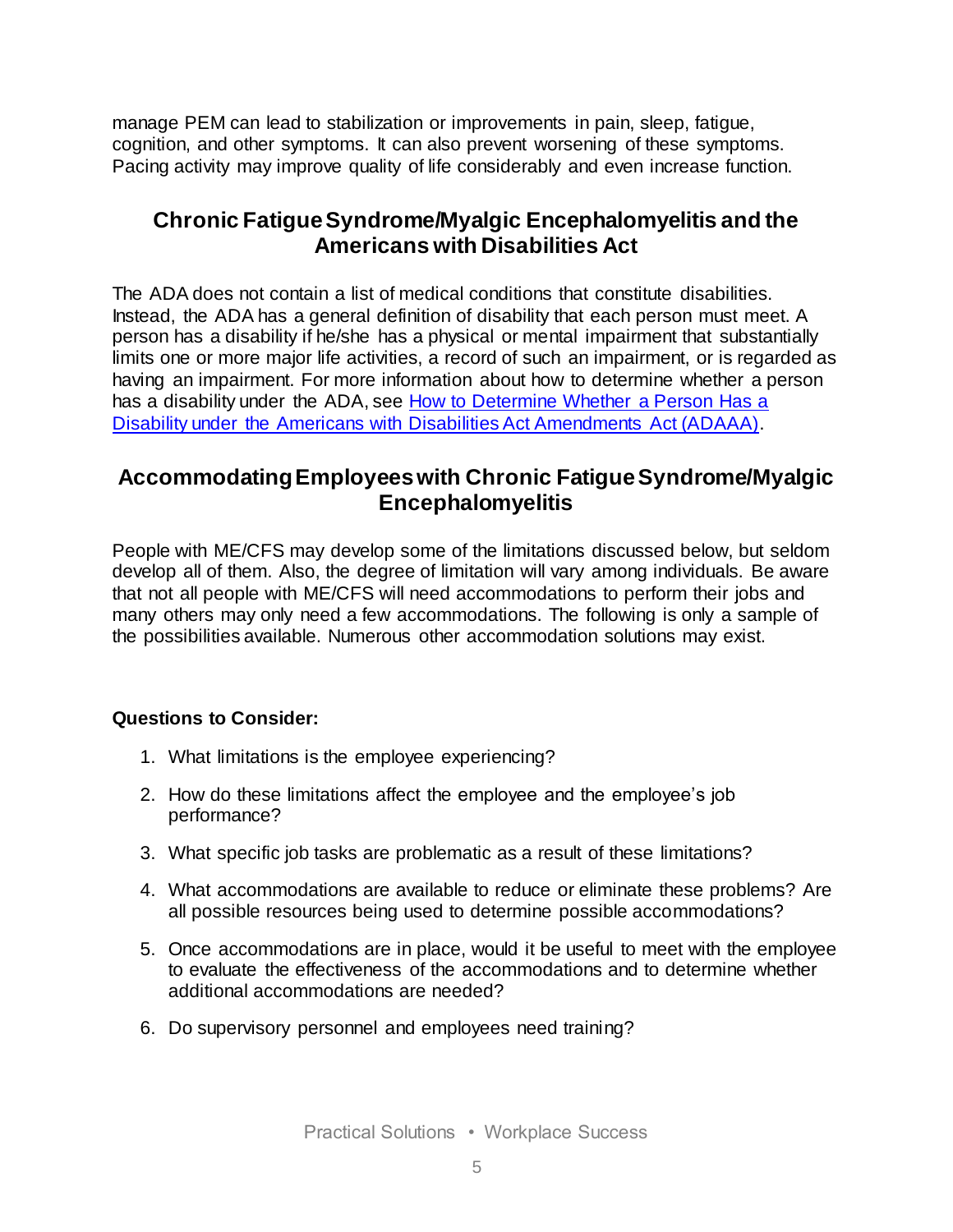# **Situations and Solutions:**

#### **A customer service representative with chronic fatigue syndrome and memory and concentration problems had difficulty answering some customer questions.** She was accommodated with written materials to help her remember information and a

**A teacher with chronic fatigue syndrome had difficulty meeting the physical demands of her job and was exhausted by early afternoon.**

She was provided with a teacher's aid, her off-hour was moved to the afternoon, and she was excused from afternoon recess duty.

## **A student with chronic fatigue syndrome had difficulty keeping up with class notes.**

He was accommodated with a laptop computer to use in class.

private office to reduce distractions.

### **An employee with sickle cell anemia has disclosed that they are experiencing limitations due to chronic fatigue.**

The individual has noticed that the quality of her work suffers near the end of their shift and is requesting accommodations to help with this. The employer agrees to modify the individual's schedule so that she has a 1-2 hour break in the middle of the shift as an accommodation so that the individual can rest before resuming the work shift. To accomplish this, the employer extends the individual's shift end-time so the individual works a normal amount of hours despite this long break.

## **A flight attendant with chronic fatigue syndrome was missing a lot of work due to fatigue.**

Her doctor recommended that she reduce the amount of traveling she was doing. She wanted to continue working full-time so requested reassignment to an office job.

## **A school psychologist with chronic fatigue syndrome was having difficulty working at full production.**

She was allowed to schedule appointments in the morning, which gave her uninterrupted time in the afternoon to complete paperwork. She was also allowed to schedule several short rest breaks throughout the day and use of sick leave as needed.

## **A therapist with chronic fatigue had difficulty maintaining the stamina needed to work full time**

Part of the problem was that she had a difficult commute to and from work every day. She asked her employer if she could telework two times a week and do her paperwork on those days. Her employer had never had an employee telework before so decided to allow it on a trial basis to determine whether it would work. After trying it for a month, the employer agreed to allow the employee to continue teleworking.

## **An operating-room nurse with chronic fatigue syndrome had difficulty rotating schedules.**

She was accommodated with a permanent day schedule.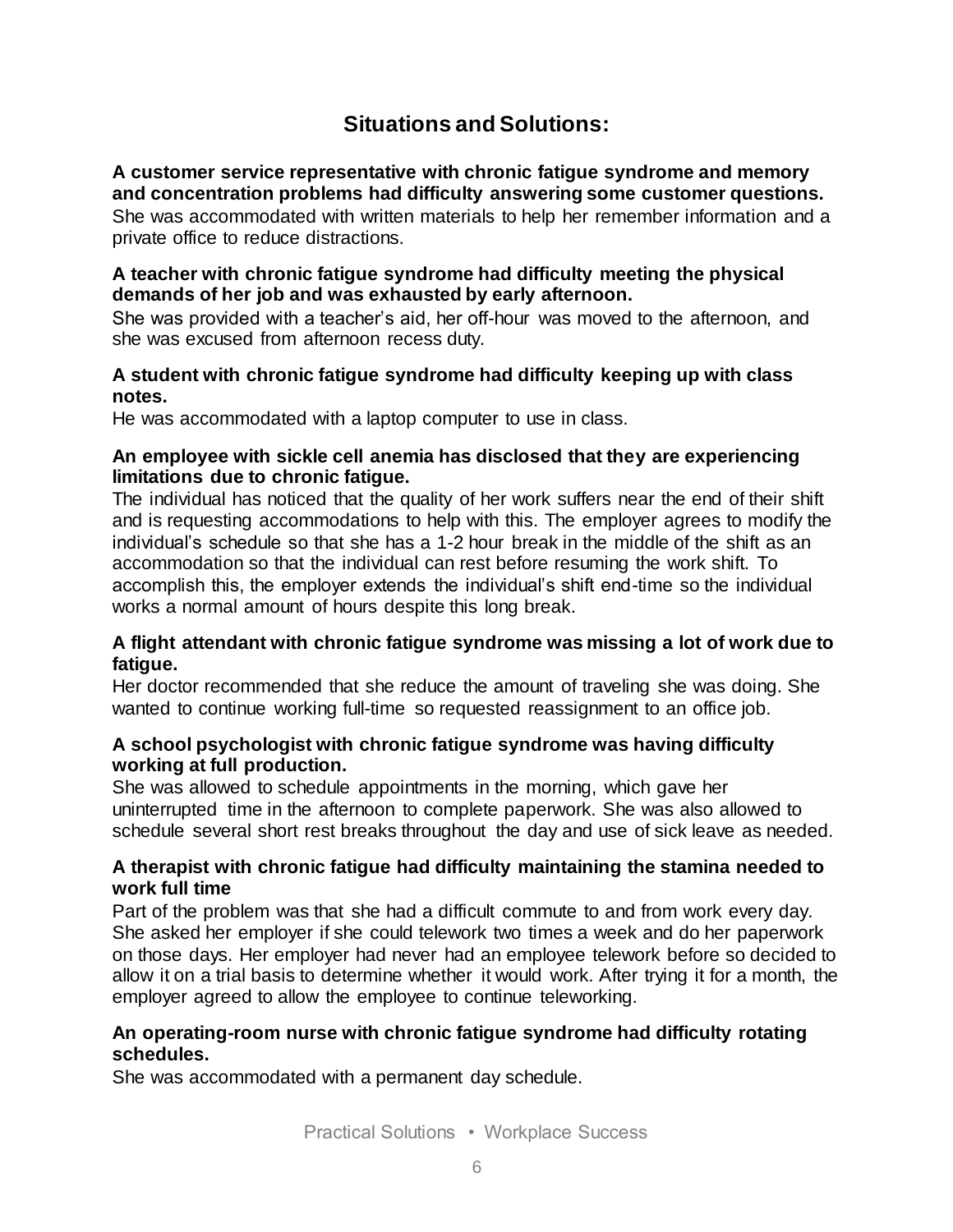**A design engineer with chronic fatigue syndrome had difficulty working full-time.** He was allowed to work-at-home three days a week.

#### **A daycare director with chronic fatigue syndrome had difficulty getting to work on time and maintaining a full-time schedule.**

She was allowed a later start time and a part-time schedule.

## **A social worker with chronic fatigue syndrome experienced headaches and photosensitivity.**

Accommodations included changing the lighting in her workstation from fluorescent lighting to task lighting, adding a glare guard to her computer monitor, providing window blinds, and implementing other workstation changes to enhance ergonomics.

# **Products**

There are numerous products that can be used to accommodate people with limitations. JAN's Searchable Online Accommodation Resource at<https://askjan.org/soar> is designed to let users explore various accommodation options. Many product vendor lists are accessible through this system; however, JAN provides these lists and many more that are not available on the Web site upon request. Contact JAN directly if you have specific accommodation situations, are looking for products, need vendor information, or are seeking a referral.